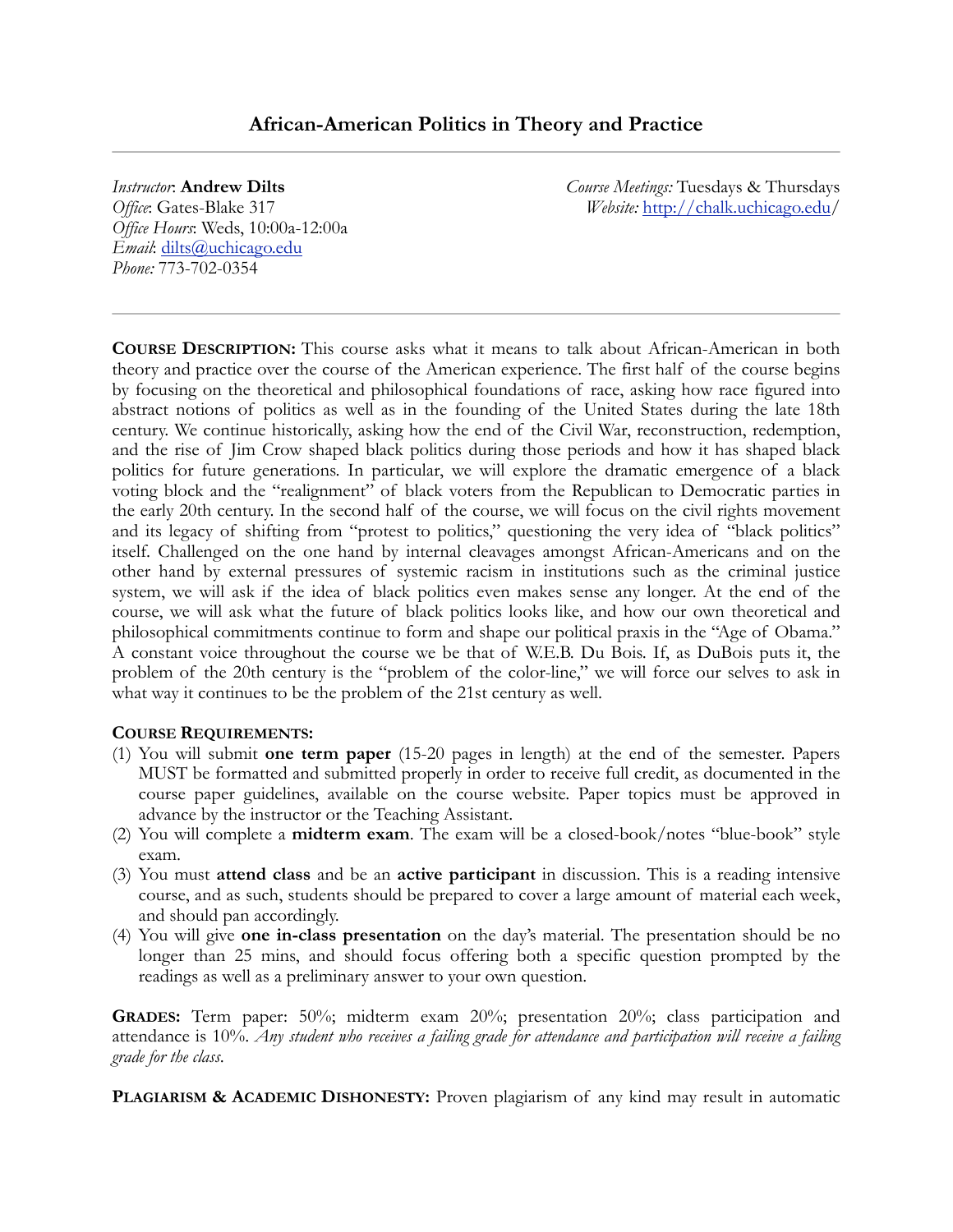failure of the course, and will be referred to the University for further disciplinary action. I reserve the right to submit your electronic document to plagiarism detection websites if necessary.

**ACCOMMODATION**: Students in need of accommodation for an impairment and/or disability should contact me as soon as possible. You should also contact the Coordinator for Disability Services (773-834-4469), as outlined in the Student Handbook, to document your needs and determine a reasonable accommodation.

# **READING SCHEDULE:**

Week 1: What do we mean by Race?

- *•* Selections from *Idea of Race*, Part I (Bernier, Voltaire, Kant, Herder, Blumenbach, & Hegel) pp. 1-44 & Part II (Gobineu, Darwin, Galton) pp. 45-79.
- W.E.B. Du Bois, *Souls*, Forethought, Chapter 1, and "Conservation of the Races"

# Week 2: Race and Foundations of the Political Community

- John Locke, *Second Treatise of Civil Government,* Chapters 1-5.
- Jean-Jacques Rousseau, selections from the *Discourse on Inequality* and Book I of *The Social Contract.*
- Charles Mills, *The Racial Contract* (entire book).

# Week 3: Race and the American Republic

- Alexis de Tocqueville, "On theThree Races that Inhabit America" in *Democracy in America.*
- Selections from Louis Ruchames (ed.), *Racial Thought in America*, pp.162-169, 307-315, 337-346, 380-382, 388-403 (Thomas Jefferson, William Lloyd Garrison, Catherine E. Beecher, Angelina Grimké, Abraham Lincoln, John C. Calhoun, Henry Clay, Supreme Court).
- Frederick Douglass, "What to the Slave is the Fourth of July?", 1852.
- Michael Omi and Howard Winant, *Racial Formation in the United States*, in *Idea of Race,* pp. 181-212.

### Week 4: What do we mean by "Black Politics?"

- W.E.B. Du Bois, *Souls*, Chapters 2-3.
- Michael C. Dawson, *Behind the Mule*, pp. 45-68.
- Cathy J. Cohen, *The Boundaries of Blackness*, pp. 33-77.
- Tommie Shelby, *We Who Are Dark: The Philosophical Foundations of Black Solidarity* (entire book).

# Week 5: Black Political Ideology

- Michael Dawson, *Black Visions*, pp. 1-43.
- Melissa Harris-Lacewell, *Barbershops, Bibles and BET*, pp. 1-34.
- Cathy Cohen and Jamilla Celestine-Michener, "'Minority Report': Kany West, Barack Obama, and Political Alienation" in *Democracy Remixed*, pp. 108-155.

### Week 6: Reconstruction

- W.E.B. DuBois, "Reconstruction and its Benefits" & "Reconstruction, Seventy-Five Years After" and selections from *Black Reconstruction*.
- Phil Klinkner and Rogers Smith, *The Unsteady March*, pp. 72-105.
- Paul Frymer, *Uneasy Alliances*, pp. 49-86.
- Douglas A. Blackmon, *Slavery by Another Name*, pp. 1-113.

### Week 7: From Jim Crow to New Deal Black Politics

• W.E.B. DuBois, *Souls,* Chapters 4-9.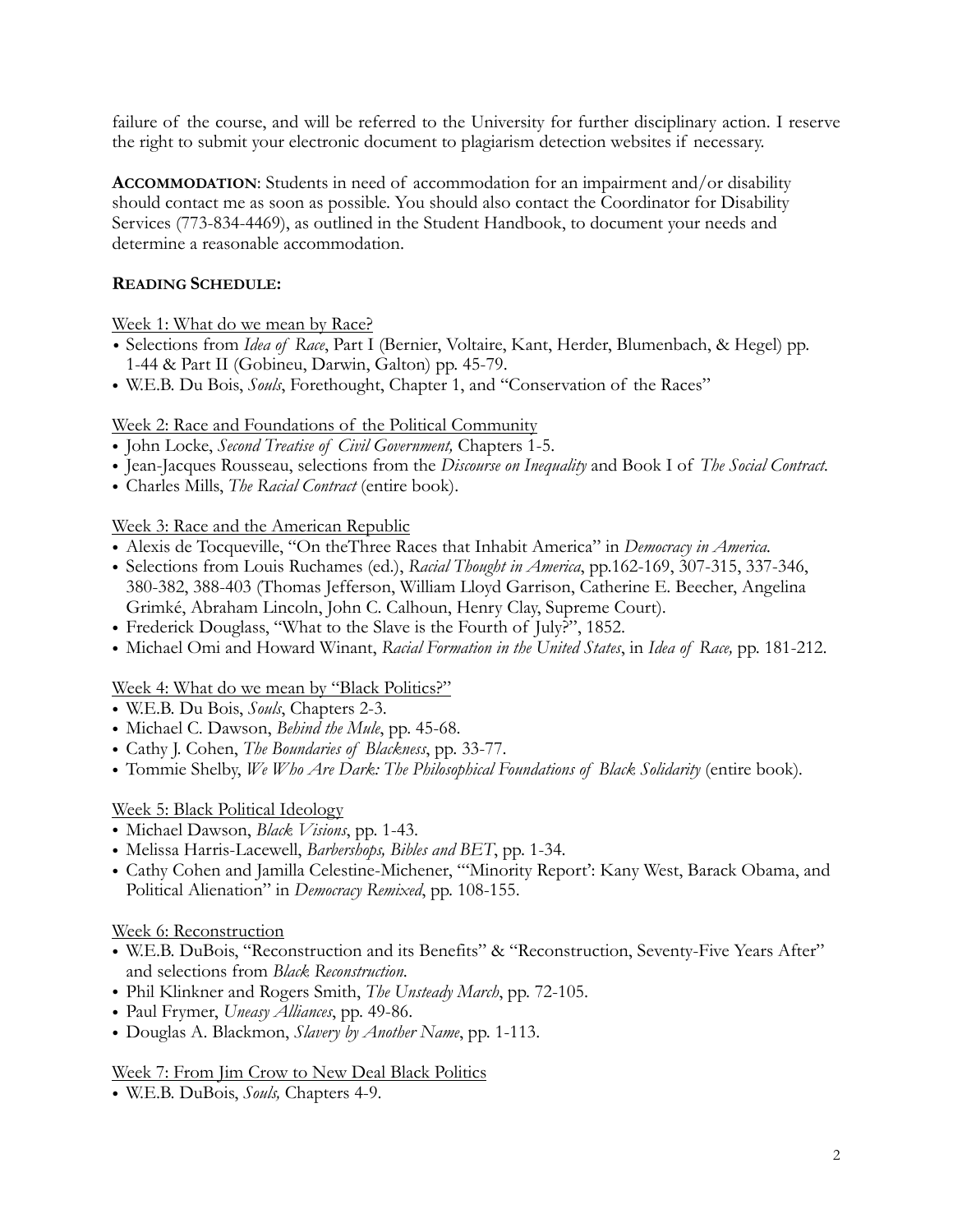- Phil Klinkner and Rogers Smith, *The Unsteady March*, pp. 106-135.
- Nancy J.Weiss, *Farewell to the Party of Lincoln*, pp. 13-61; 78-95; 180-235.

### **\*\*\*MIDTERM EXAM\*\*\***

Week 8: Civil Rights Movement and the Black Power Movement

- Manning Marable, *Race, Reform and Rebellion*, 1-184.
- *The Black Panthers Speak*, Philip Foner, ed., pp. 1-37, 45-47, 81-87, 145-166.

Week 9: Voting Rights Act and Black Elected Officials

- Chandler Davidson, "The Voting Rights Act: A Brief History," pp. 7-51.
- William E. Nelson, Jr., "Cleveland: The Rise and Fall of the New Black Politics," pp. 187-208.
- Katherine Tate, *From Protest to Politics*, pp. 75-108.
- Malcolm X, "The Ballot or the Bullet."

# Week 10: Voting and Representation

- Judith Shklar, *American Citizenship*, Part 1: Voting.
- Adolph Reed, Jr., "The Black Urban Regime: Structural Origins & Constraints," pp. 79-115.
- Carol M. Swain, *Black Faces, Black Interests: The Representation of African Americans in Congress*, pp. 3-44, 193-225.
- Lani Guinier, *The Tyranny of the Majority*," pp. 41-118.
- Paul Frymer, *Uneasy Alliances*, pp. 87-119.
- Cathy J. Cohen, "'Fight the Power': From Jena to the White House," in *Democracy Remixed*, pp. 156-200.

Week 11: A Divided Black Political Agenda? Poverty and Class

- W.E.B. DuBois, "The Economic Future of the Negro."
- Michael Dawson, *Behind the Mule*, pp. 15-44.
- William Julius Wilson, *The Truly Disadvantaged*, pp. 3-106.
- Adolph Reed, Jr., "The 'Underclass' as Myth and Symbol: The Poverty of Discourse about Poverty," pp. 179-196.
- Bart Landry, *The New Black Middle Class*, pp. 67-115.
- Henry Louis Gates, Jr., "Two Nations... both Black," pp. 132-138.

Week 12: A Divided Black Political Agenda? Religion, Gender, Sexuality and Black Feminism

- W.E.B. DuBois, *Souls*, Chapters 10-12.
- bell hooks, "Black Women: Shaping Feminist Theory" in *Feminist Theory: From Margin to Center.* pp. 1-15.
- Patricia Hill Collins, *Black Feminist Thought*, pp. 3-40.
- Johnetta Betsch Cole and Beverly Guy-Sheftall, *Gender Talk*, pp. 128-181.
- Phillip Brian Harper, *Are We Not Men?*, pp. 3-38.
- Kimberlé Williams Crenshaw, "Mapping the Margins: Intersectionality, Identity Politics, and Violence Against Women of Color."
- Cathy Cohen, "Punks, Bulldaggers, and Welfare Queens." & "'Baby Mama': Black Love, Black Deviance, and the Sexual Politics of Morality" in *Democracy Remixed*, pp. 50-107.

Week 13: Critical Issues, Black Popular Culture

- Stuart Hall, "What is This 'Black' in Black Popular Culture," pp. 21-33.
- Adolph Reed Jr., "The Allure of Malcolm X and the Changing Character of Black Politics," pp.